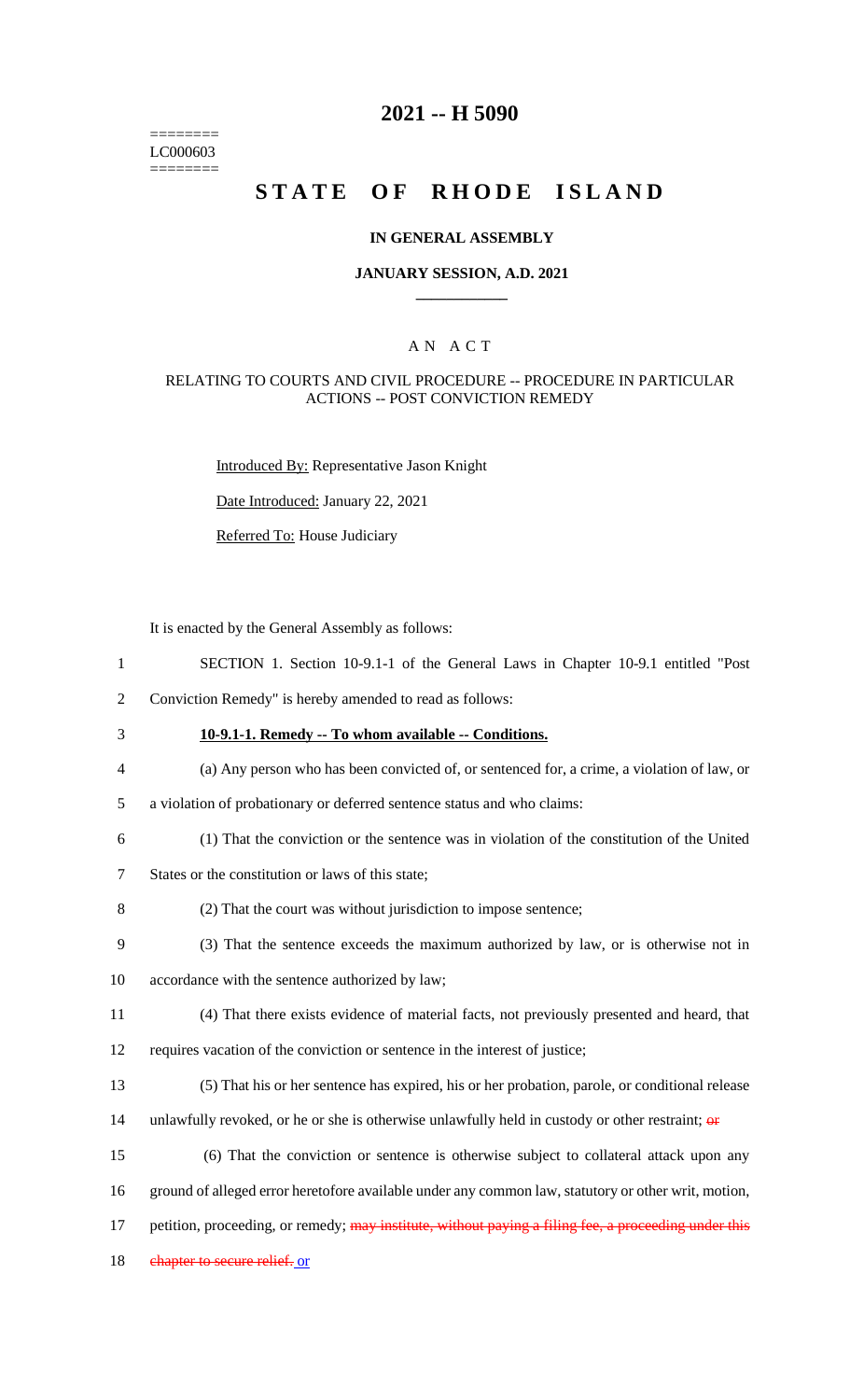- (7) That the conviction was based, in whole or in part, on scientific evidence that has been
- 2 found or otherwise determined to be discredited by the scientific community; may institute, without
- paying a filing fee, a proceeding under this chapter to secure relief.

 (b) This remedy is not a substitute for nor does it affect any remedy incident to the proceedings in the trial court, or of direct review of the sentence or conviction. Except as otherwise provided in this chapter, it comprehends and takes the place of all other common law, statutory, or other remedies heretofore available for challenging the validity of the conviction or sentence. It shall be used exclusively in place of them.

SECTION 2. This act shall take effect upon passage.

LC000603 ========

========